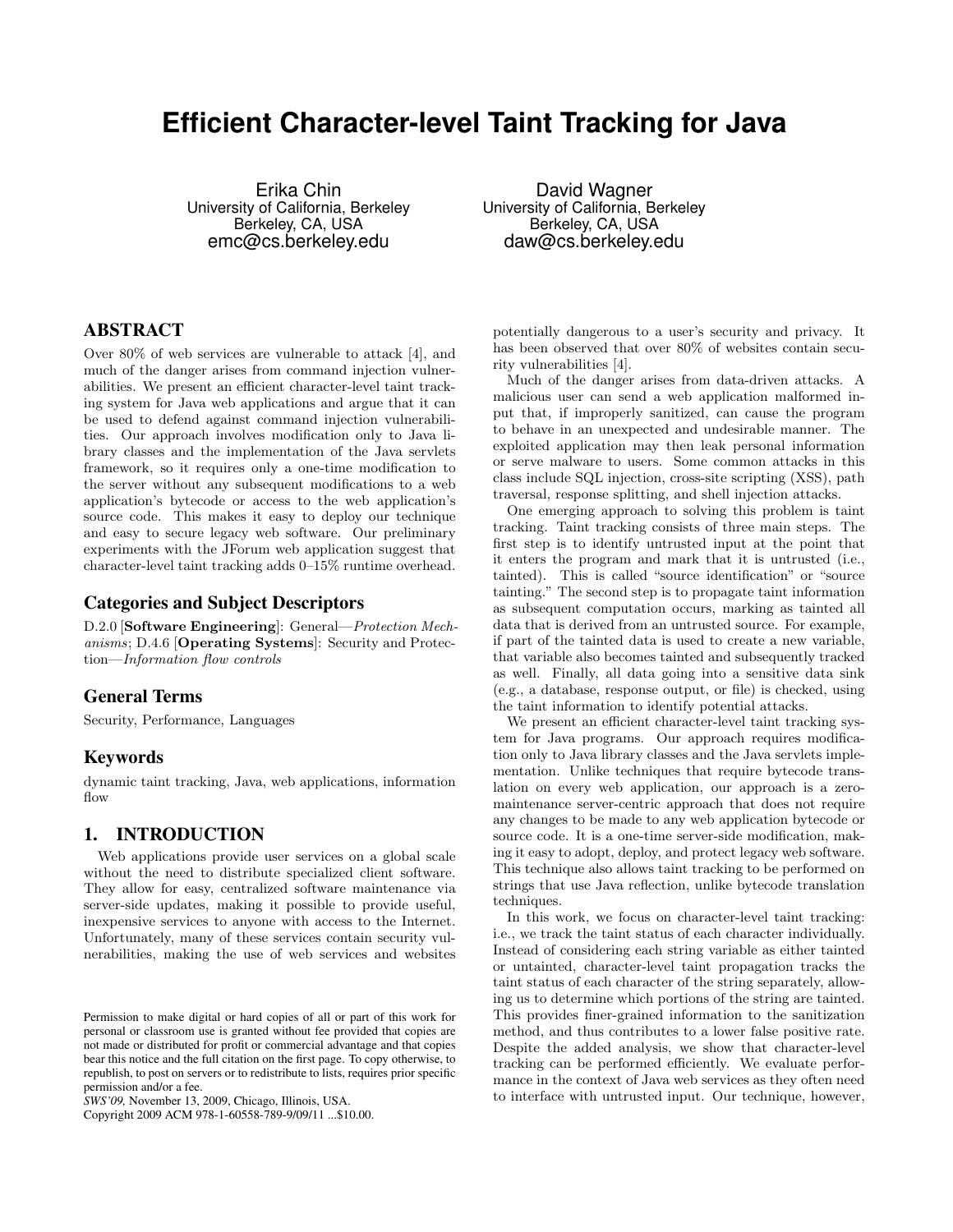can be generalized for any Java program. Our preliminary measurements indicate that character-level tracking adds no more than 15% runtime overhead, suggesting that our approach is efficient and easily deployable.

We are not the first to study character-level taint tracking for web security. There is a great deal of prior work on taint tracking [8, 9, 3, 12, 7, 1, 2, 5, 6], and many authors have explained how character-level taint tracking can be used to build runtime defenses against command injection attacks [8, 9, 12, 10]. Most closely related is work by Halfond et al., who also study character-level taint tracking for Java web applications [6]. Their system works by rewriting the bytecode of the web application. We build upon many of their ideas, but we implement taint tracking by replacing the Java libraries instead of rewriting application bytecode. Because our approach avoids the need for bytecode rewriting, it may be easier to deploy and may be more compatible with legacy code: for instance, we avoid certain technical limitations regarding use of reflection. In addition, we place a special focus on the completeness of our taint propagation policy, and we carefully analyze a number of technical details that were not discussed in that work.

In Section 2, we give an overview of command injection attacks and how character-level taint tracking is effective in protecting against these attacks. In Section 3, we present our Java taint tracking system and our policy decisions. In Section 4, we share our implementation details, and in Section 5, we evaluate JForum's performance using our system. We discuss open problems in Section 6, discuss related work in Section 7, and conclude in Section 8.

# 2. APPLICATIONS TO WEB SECURITY

Character-level taint tracking can be used to defend against a large class of security vulnerabilities in server-side web code, especially command injection attacks [8, 9, 12, 10].

Many data formats on the web mix both data and control, sending control instructions over the same communication channel as data. This use of in-band signalling introduces the risk that maliciously chosen data might be interpreted by the receiver as control instructions. This is sometimes known as a command injection attack. The risk of command injection attack is especially pronounced for text-based message formats, such as those found on the web, as they often provide many subtle ways (e.g., escaping and quoting rules) to induce such confusion.

On the web, common types of command injection attacks include SQL injection, cross-site scripting, HTTP response splitting, path traversal, and shell command injection. For instance, SQL queries mix control (SQL keywords and operators) with data (string and numeric literals), and HTML documents mix control (HTML markup: tags and attributes) with data (text).

Character-level taint tracking is well-suited for detecting injection attacks. Assume that all inputs controlled by the attacker are marked as tainted and taint propagates to every character or substring that depends upon these attackercontrolled inputs. One could then check that the control part of every message is wholly untainted, ensuring that servers cannot be fooled into executing control instructions provided by the attacker. We elaborate on this approach below by explaining how it applies to several classes of command injection vulnerabilities.

# 2.1 SQL injection

Consider a web application that builds up a SQL query, as follows:

```
query = "SELECT * FROM students WHERE name = '"
        + studentName + "'";
```
Suppose that studentName is derived from an input field provided by the user of the web application. If the user enters the name Bobby, then the resulting SQL query will select all database entries where the name is Bobby—presumably what the programmer intended. However, if a malicious user claims their name is

Bobby'; DROP TABLE students; --

then the resulting query becomes

SELECT \* FROM students WHERE name = 'Bobby'; DROP TABLE students; --'

This SQL statement deletes part of the database, which is presumably not what the programmer intended.

Character-level taint tracking can help detect and block SQL injection attacks. Before executing any SQL query, the infrastructure should tokenize the SQL query and then check that nothing other than string literals or numeric literals are tainted. In the above example, if the user's name is Bobby, then the resulting SQL query will be

```
SELECT * FROM students WHERE name = 'Bobby'
```
where all tainted characters are underlined. This query will be allowed, since tainted characters occur only inside a string literal. On the other hand, when the malicious user enters their name, the SQL query will be:

```
SELECT * FROM students WHERE name = 'Bobby'; DROP
  TABLE students; --'
```
In this case, the infrastructure can recognize that the web application is under attack, since taint is not limited to literals: several SQL keywords (e.g., DROP) and operators (e.g., ;) are partially or wholly tainted. The infrastructure could check every SQL query in this way and decline to execute any SQL query that indicates an attack.

## 2.2 Cross-site scripting

Many web applications dynamically construct HTML pages through simple string concatenation. This can introduce cross-site scripting vulnerabilities. Consider the following example:

```
html = "<P>Welcome, " + name + "!<BR>";
```
A malicious user who claims their name is

Bobby<SCRIPT>alert(42);</SCRIPT>

will trick the application into emitting the following HTML:

<P>Welcome, Bobby<SCRIPT>alert(42);</SCRIPT>!<BR>

In this way, a malicious user could insert malicious Javascript into the page, causing it to be executed with the privileges of the web application.

Character-level taint tracking can help detect and block cross-site scripting attacks. For many web sites, it might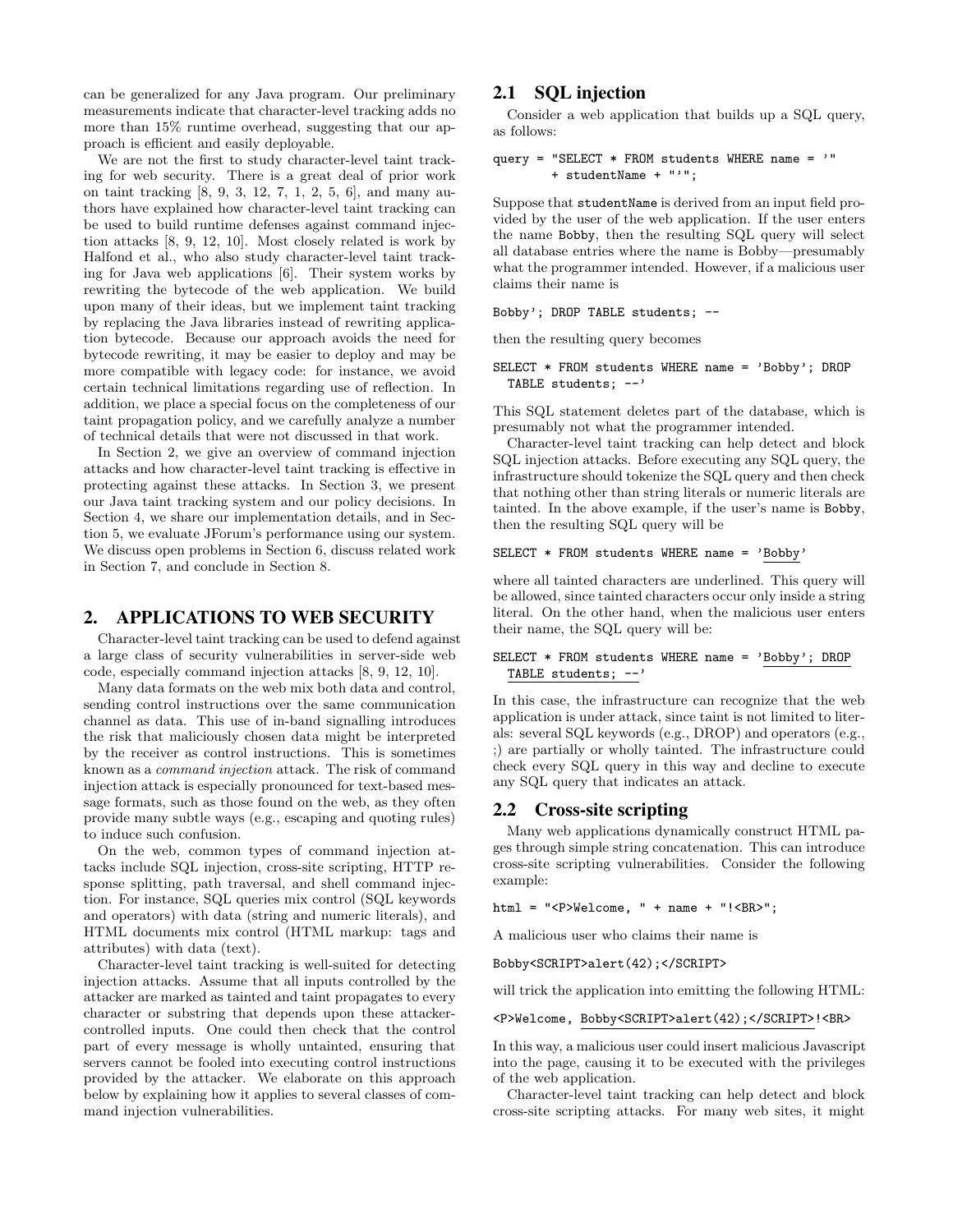suffice to enforce a simple policy on all dynamically constructed HTML: tainted characters may only occur inside text and must not appear in markup, attributes, Javascript, CSS, or other content. A natural relaxation is to allow dynamically constructed HTML to include URLs that are partially or wholly tainted, as long as the protocol is found in a whitelist (e.g., http:, https:, mailto:), and to include other attribute values in certain cases. Many other variations are possible.

# 2.3 HTTP response splitting

The response to a HTTP request consists of two parts: the HTTP headers and the body (which typically contains the HTML for the page). These may be dynamically constructed by the web application. In particular, headers may incorporate content that was initially supplied by an untrusted user. If an attacker supplies a value that includes a newline character, and if the web application does not sanitize this value before incorporating it into a HTTP header, the attacker may be able to forge a subsequent HTTP header or forge part of the body. In effect, HTTP response splitting is a close cousin to cross-site scripting, except that it occurs in the header part of the response, rather than the body.

Character-level taint tracking can be used to detect and block HTTP response splitting attacks. One approach would be to parse the headers in the HTTP response, checking that no newline (CR or LF) character is tainted and that all header names are wholly untainted.

#### 2.4 Path traversal

Sometimes, web applications access the filesystem through filenames that incorporate some user-supplied information. For instance, consider an application that allows Jimmy to access the files he stores under his account:

### filename = "/srv/www/users/jimmy/" + filename;

Suppose Jimmy is a malicious user and provides the filename ../bobby/secretfile.txt. Jimmy now has access to Bobby's secret file and potentially access to any file he wants. Path traversal attacks can be detected and blocked using character-level taint tracking. For instance, we can parse each filename accessed by the web application and check whether it contains a tainted slash character.

## 2.5 Shell command injection

Occasionally, web applications may spawn a new process by passing a command to be executed to the Unix shell. If the shell command incorporates any information supplied by the user, then a malicious user might be able to incorporate shell metacharacters (e.g., ; or `) and trigger execution of malicious commands.

These attacks could be detected and stopped by parsing each shell command and checking that tainted characters appear only in certain positions (e.g., program arguments), and that no metacharacter, operator, or keyword interpreted by the Unix shell is wholly or partially tainted.

#### 2.6 Discussion

Command injection attacks account for a large fraction of vulnerabilities on the web. One study reports that SQL injection, cross-site scripting, and HTTP response splitting account for 52% of observed vulnerabilities in a large collection of web sites [11]; another found that these vulnerability classes accounted for 80% of observed vulnerabilities [4]. Therefore, a successful defense against these attacks could make a significant difference to web applications.

One attraction of the approach to defending web applications sketched above is that it can be applied to legacy applications. The required checks are application-independent and could be incorporated into the underlying application server or libraries. Because this approach detects attacks at runtime as they occur and blocks them before they can cause any harm, no extra effort from developers is needed to deploy these defenses.

This approach crucially relies upon the ability to track taint status at character granularity. Many researchers have proposed taint-tracking mechanisms where there is conceptually a single taint bit per string: each string is either tainted or untainted. Although this may be sufficient for PHP, it is not for Java. In PHP, the programmer may use the echo command to avoid direct concatenation, potentially keeping tainted data separate from untainted data. In this case, if taint is checked per echo call, string granularity tainting may be sufficient. Java programs, however, generally use string concatenation heavily, so string-level tainting would lead to many false positives. As the examples above illustrate, many SQL queries, HTML documents, and other messages will commonly contain some tainted data. This is often benign and not an indication of an attack. Distinguishing these benign cases from actual attacks requires a way to keep track of which portions of each string are tainted. This motivates our study of character-level taint tracking.

# 3. TECHNIQUES FOR CHARACTER-LEVEL TAINT TRACKING

Taint tracking can be divided into three parts: source tainting, taint propagation, and sink checking. The first two can be implemented independently of the type of vulnerability considered, but the third depends upon the vulnerability class one wants to defend against. Our prototype currently implements source tainting and taint propagation and omits sink checking.

For every string in a Java program, we track the taint status of each individual character in the string. In order to do this dynamically (and without access to web application source code), we look to what the web application bytecode relies on: Java standard library and the servlet container infrastructure. By altering these modules, our system requires only a one-time change to the server and no subsequent changes when legacy or new web applications are added. Also, because command injection attacks typically arise due to errors in string processing, we focus only on tracking the taint status of strings.

#### 3.1 Source Tainting

We treat all of the information in the HTTP request as untrusted, and mark it as tainted. This includes the HTTP verb (e.g., GET or POST); the protocol (e.g., http or https), hostname, and path from the URL requested; form parameters (whether from the URL or from the request body, in the case of POST requests); HTTP headers (including cookies and session information); and the request body. Thus, the HTTP request is the source of all taint.

We implement this policy by instrumenting the web application server, which is responsible for implementing the Java Servlet API. We augment the Servlet API classes to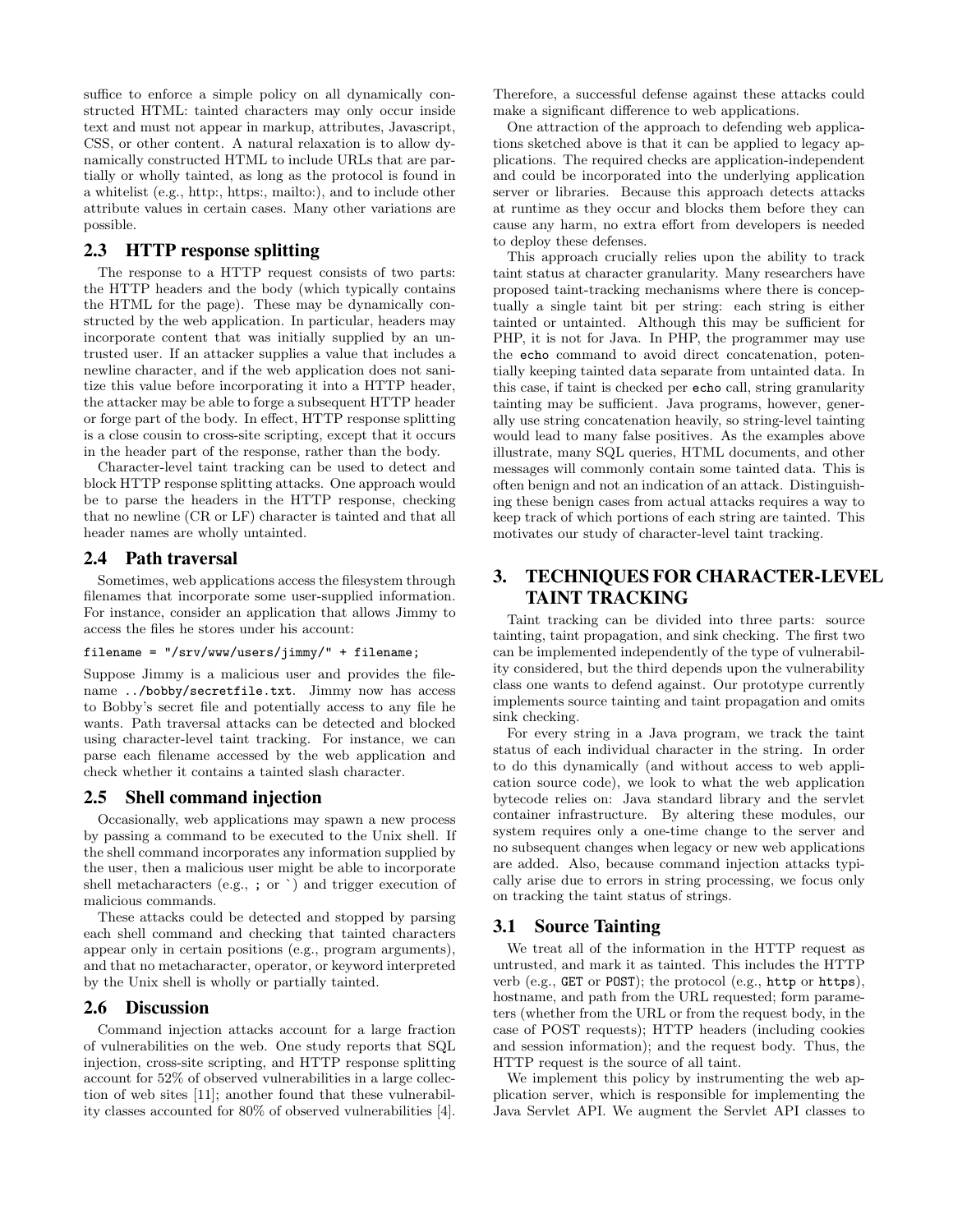mark all strings from a HTTP request as fully tainted, i.e., we taint every character of those strings. Most of the accessor methods for the request components are contained in the javax.servlet.http.HttpServletRequest class. We modify these methods to mark the strings they return as tainted. A few of these accessor methods, however, return a non-String object type, such as a Cookie, Session, or CoyoteReader (a subclass of BufferedReader that lets the servlet read the body of the HTTP request). Therefore, we also modified the javax.servlet.http.Cookie, javax. servlet.http.HttpSession, and org.apache.catalina. connector.CoyoteReader classes to mark these strings as tainted.

# 3.2 Sink Checking

A sink is a consumer of string data that is security-critical and might be vulnerable to attack if the string is maliciously chosen. We instrument each sink to add runtime checks that use the taint information to determine whether the system is under attack. As outlined in Section 2, these checks are dependent upon the format of the data and the specific type of command injection vulnerability under consideration.

These checks can be added by instrumenting the class libraries. For example, to guard against SQL injection attacks, one can augment the JDBC classes to parse the SQL string and check whether taint is confined to string and numeric literals before the SQL query is sent to the database. For XSS attacks, one can augment the HTTP response class of the web application server to check the HTML response. Our prototype does not yet implement any of these checks. Many researchers have shown that these checks can be implemented efficiently [3, 9, 6, 10], and it would be straightforward to implement them in our framework.

# 3.3 Taint Propagation

One of the most interesting challenges is to determine how taint should be propagated from string to string, as the application performs various string processing operations. We next describe some of the technical challenges, the taint propagation policy we propose, and the techniques we used to implement this policy.

## *3.3.1 Goals and Challenges*

We had several goals in mind when designing our taint propagation policy:

- Accuracy: We want to ensure that the taint propagation policy captures all dependencies between strings.
- *Completeness:* Our taint propagation policy should accurately model all primitive operations that can be performed on strings. Because we cannot predict what types of string processing a legacy web application may perform, we cannot omit any operation from consideration; otherwise we might miss attacks.
- Backwards compatibility: We want to ensure that our tainting will not disturb the behavior of the web application in any way. The web application must continue to work properly when we enable taint tracking. In particular, the behavior of the web application with taint tracking enabled should be identical to its behavior without taint tracking, with only one exception: if a sink check detects an attack, then processing may be

halted. In other words, the taint mechanism should be transparent: it must not disturb the execution of legacy code. This fail-stop model ensures that we will not "break" legacy web applications.

There are a number of technical challenges in applying these principles to taint tracking of Java applications:

- *Equality:* We must determine the semantics of string comparison: when are two strings identical? If two String objects contain the same sequence of characters, but with different taint status, should they compare equal? For instance, is "DROP TABLE" equal to "DROP TABLE"? Should the string hashcode depend upon taint information?
- *Mutability:* A closely related question is whether the taint status of a String object is mutable: Can it be changed during the execution of the program? For instance, if we have a String object representing the string "DROP TABLE", should we provide a way to set the taint bits for individual characters?
- *Interning:* Java distinguishes between object identity (which may be compared with the == operator) and equality (which may be compared with the equals() method). In particular, it is possible to have multiple String objects that are not identical  $(s := t)$ but that have the same contents and thereby compare equal  $(s.\text{equals}(t))$ . As a performance enhancement, Java provides a way to intern strings: given a String object s, s.intern() returns a canonical String object with the same contents as s, with the promise that if  $s.$  equals(t), then we will have  $s.$  intern() == t.intern(). This is sometimes used to speed up string comparisons. Should taint status affect interning? If we have two String objects that represent the same sequence of characters, but with different taint status, should interning them yield the same canonical String object? How should the taint status of s.intern() relate to the taint status of s?
- Reflection: Web applications may use reflection to invoke methods at runtime, rather than calling them directly. We would like those web applications to continue to work correctly when taint tracking is enabled.
- Serialization: If the web application serializes a String object, what should happen to the associated taint information? Should the serialized representation of strings be modified to store their taint status?
- *Character encodings:* Java strings are specified to be a sequence of Unicode characters, represented in UTF-16. UTF-16 is a variable-length representation: some characters are represented in two bytes, and others take four bytes. Variable-length representations have been known to introduce vulnerabilities in other contexts, such as UTF-8 (another variable-length representation). For instance, UTF-8's multibyte encodings provide one potential way to bypass quoting. Suppose a web application tries to prevent SQL injection attacks by replacing each single quote (') with an escaped version  $(\nabla)$ . Consider the input string John  $0\frac{1}{2}$  Neill, where  $\frac{1}{2}$  denotes the byte 0xC0. After escaping, the input becomes John  $0\frac{b}{v}$  Neill. In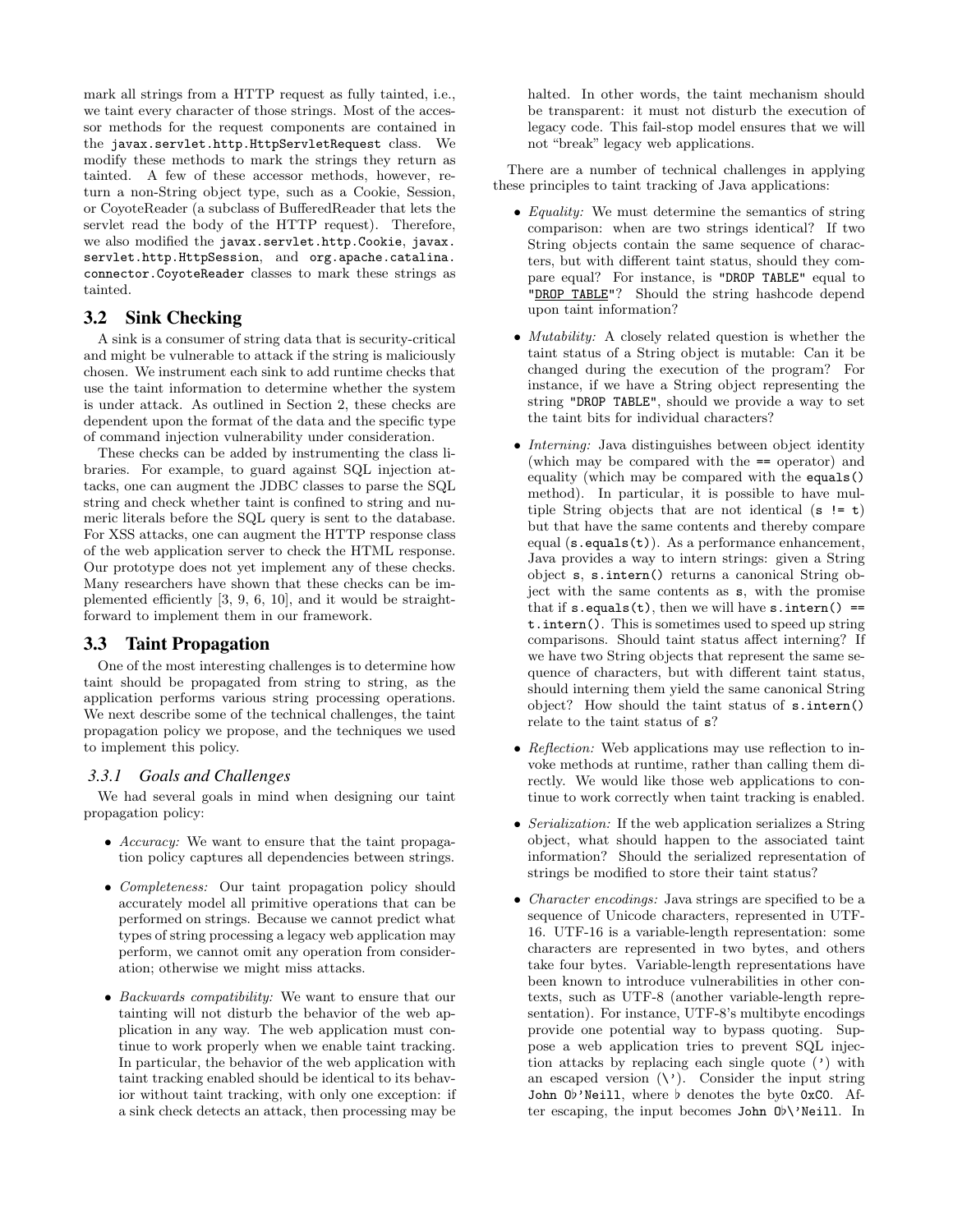UTF-8, 0xC0 indicates the start of a multibyte sequence, so if the developer is not careful, the database might treat  $\flat\$  as a two-byte sequence encoding a single Unicode character, leaving the single-quote unescaped. We would like our taint propagation policy to assist in defending against such attacks.

• Locales and internationalization: In Java, the interpretation of strings depends upon the locale. In certain non-English locales (particularly Turkish, Azeri, and Lithuanian), several string operations might convert a four-byte character character to a two-byte character or vice versa. We must ensure that this does not provide a subtle way to evade taint tracking or to launder tainted data into untainted data.

### *3.3.2 Taint Propagation Policy*

*Basic policy.* Conceptually, for each string, we associate a separate taint bit with each character of the string, indicating whether that character was derived from untrusted input or not. We instrument the string-related library classes (String, StringBuffer, and StringBuilder) to record this taint information, and we modify their methods to propagate taint information from string to string. In some cases, we added additional constructors to enable creation of strings with a specified taint status. We note that this approach is compatible with web applications that use reflection to dynamically invoke methods: those applications will continue to work without change.

For most of the methods (e.g., replace(), concat(), substring(), trim(), toUpperCase(), etc.), propagating taint information is straightforward. We discuss non-trivial cases below.

*Equality and interning.* To ensure backwards compatibility and avoid breaking legacy web applications, we decided that the conditions under which two String objects compare equal should be identical, regardless of whether taint tracking is enabled or not. As a consequence, our instrumented equals() method does not examine the taint information: two String objects compare equal if they represent the same sequence of characters, even if their taint status differs. Similarly, the hashCode() method ignores taint information when computing taint status. As a result, neither the equals() nor hashCode() methods are modified in our prototype.

Similarly, we decided that interning should ignore the taint information. This ensures that taint tracking will not disturb the behavior of the web application, and thus avoids breaking legacy web applications. This does come at a potential cost in accuracy: it means that taint information does not necessarily propagate from the string s to the result s.intern(). This could cause taint to be lost if the program first adds an untainted string to the intern pool, then later calls intern() on another String object with the same contents. For instance:

```
String s = "foo"; // untainted
String t = s.intern();
String u = makeTaintedCopy("foo"); // tainted
String v = u. intern();
// Now t == v, so v is untainted
```
If the web application uses interning, this could cause false negatives: if we are unlucky, in principle attacks on the web applications might go undetected. However a mitigating factor is that this may be very difficult to exploit: it seems unlikely that there will be an untainted string already present in the intern pool that happens to be just what an attacker needed to mount a SQL injection or cross-site scripting attack.

Our treatment of interning could also cause false positives. For similar reasons, we expect this to be rare.

*Mutability.* Since String objects are immutable in Java, we decided that their taint status should be immutable as well. Instead of providing a way to set or clear the taint bits on a string, we instead provide a way to create a new String object with the same sequence of characters as the original but with a different taint status. We found that this was sufficient to encode all of the patterns we encountered.

*Primitive characters.* In most cases, when propagating taint information, we directly copy the taint status of the source character to the destination character. We were forced to make two exceptions for the following methods, from java.lang.String and java.lang.StringBuilder, respectively:

#### public String replace(char oldChar, char newChar); public void setCharAt(int index, char ch);

One of the difficulties of taint tracking through the standard library classes is that it is not possible to track the taint status of primitive types, such as char, byte, or int. Consequently, we lack taint information on single chars. To avoid false positives, we decided to treat chars and other primitive types as untainted. This may introduce false negatives, i.e., missed attacks, as discussed in Section 3.4.

This introduces challenges for modelling the replace() and setCharAt() methods mentioned above. Because we treat primitive chars as untainted, in our basic approach these methods would replace a character (tainted or not) from the underlying string with an untainted char (newChar or ch). In other words, our basic approach would clear the taint bit on the character of the string that was replaced, resulting in loss of taint information and, potentially, missed attacks. To avoid missing attacks, we decided to refine our standard approach for these two methods. Instead of clearing the taint bit on the character in the string that is replaced, we preserve the taint status of the original character. Thus, these two methods leave the taint status of the string being operated upon unchanged.

*Serialization.* For backwards compatibility, we chose not to serialize taint information. In particular, we wanted to ensure that a web application with taint tracking enabled would still be able to read data it might have serialized earlier before taint tracking was enabled and vice versa. This could be a source of taint information loss, but we hypothesize that due to the performance requirements of interactive websites, very few web applications, if any, serialize request information. Consequently, we did not modify any of the serialization or deserialization methods (e.g., readObject() or writeObject()).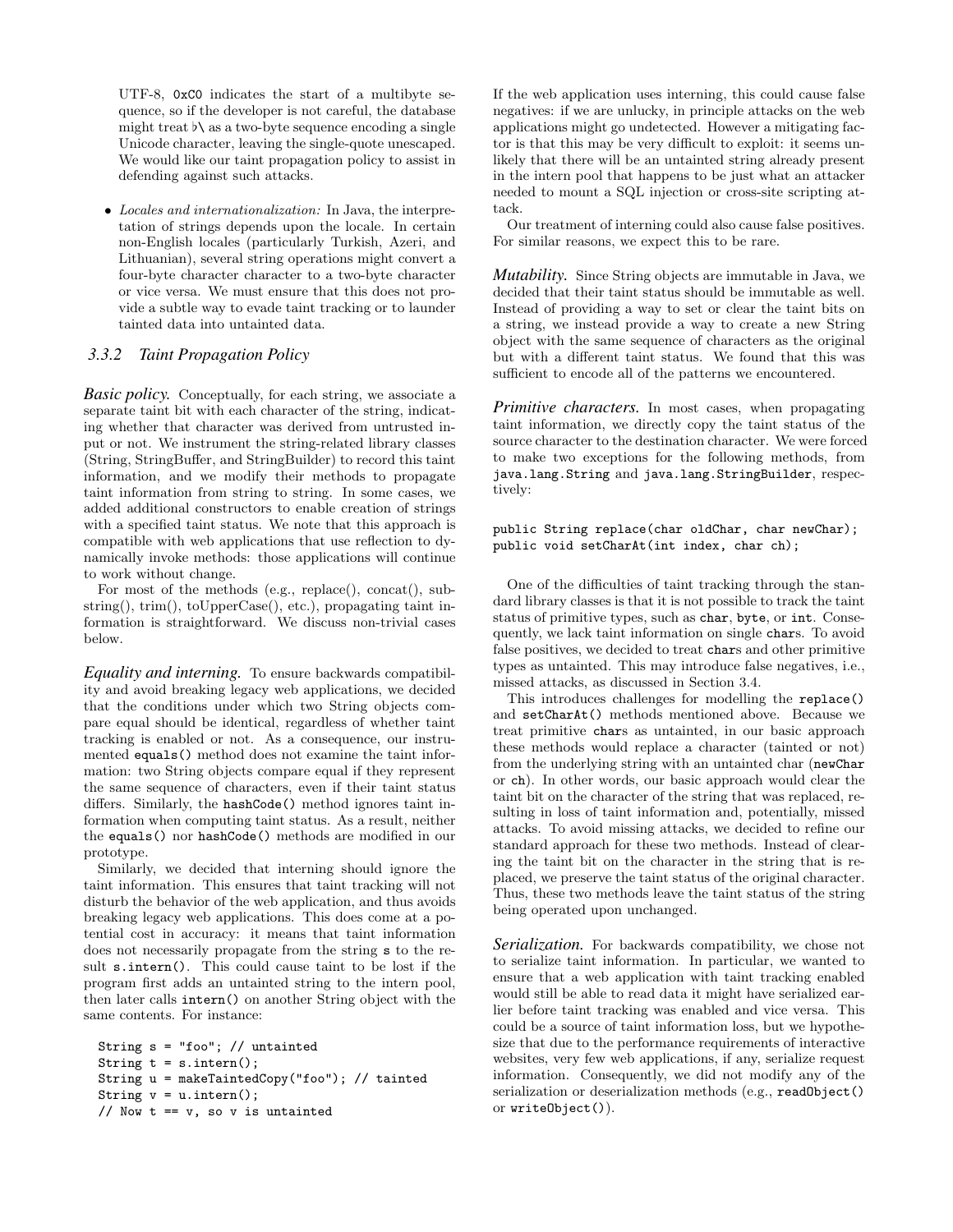*Character encodings.* The Unicode standard defines a universal character set. Every Unicode character is assigned a code point, a value ranging from 0x000000 to 0x10FFFF. To take advantage of the fact that most characters can be represented with fewer than 4 bytes, a few variable-length encoding schemes have been proposed. Java, in particular, uses UTF-16, where some code points are represented in two bytes and some in four bytes. In Java, the primitive char type holds a single code unit: a two-byte value. Each Unicode code point is represented in UTF-16 as either one or two code units (chars). The set of characters that can be represented by a single Java code unit is called the Basic Multilingual Plane. Characters that must be represented by two Java code units are called supplementary characters. A supplementary character is represented as two code units, where the first code unit takes on a value from 0xD800 to 0xDBFF and the second Java code unit ranges from 0xDC00 to 0xDFFF. The range from 0xD800 to 0xDFFF is reserved for UTF-16's supplementary characters and does not represent any real character. The set of code points that can be represented in a single code unit (the Basic Multilingual Plane) are exactly those in the range  $U+0000$  to  $U+DTFF$ or U+E000 to U+FFFF.

Conceptually, a String stores Unicode characters (code points). Internally, this is represented as a char array holding a sequence of code units representing the UTF-16 encoding of the Unicode characters of the string. With this scheme, one can examine a single code unit in a String and tell whether it is a single unit, the first part of a two unit code, or the second part of a two unit code: one does not need to examine any other context (e.g., the preceding or following code units).

Conceptually, when processing Strings, we consider each character wholly tainted or wholly untainted. Our internal representation stores a taint bit with each code unit. However, if a string contains a supplementary character, i.e., a character that is represented as a pair of code units, then we consider the character tainted if either of its two units are marked tainted. This, combined with the fact that nonsupplementary characters are represented with a two-byte value that is disjoint from the values used to encode supplementary characters, helps defend against attacks that attempt to bypass quoting.

*Locales.* Some locales (particularly Turkish, Azeri, or Lithuanian) support accents or diacritical marks using combining characters. These allow a two-code unit sequence to represent a single character: one code unit represents the letter, and the other code unit represents the accent, diacritical mark, or other combining character. However many of these characters can also be represented in a single code unit. For various reasons, it can be useful to canonicalize the representation. As a consequence, some Java string methods (such as String.toUpperCase() and toLowerCase()) may convert a two-code unit character to a one-code unit character or vice versa in certain cases. In this case, we take the logical OR of all the code units' taint information to determine the taint status of the new character. In other words, if part of a two-code point character is tainted, the combination is itself considered tainted.

#### *3.3.3 Taint Propagation Mechanism*

*Representing taint information.* The String data type in Java is an immutable data type that consists of a character

array, an offset into the array (starting index), count (length of the string), and hashcode:

```
public final class String {
 private final char[] value;
 private final int offset;
 private final int count;
 private int hashCode;
  ...
}
```
A String object s represents the string consisting of the sequence of characters in the range s.value[s.offset .. s.offset+s.count-1]. This representation permits multiple Strings to share a single character array while referring to different (sub)strings by using different offset and count values.

We augment the String class by adding a boolean array to store the taint value for each character of the string:

```
public final class String {
 private final char[] value;
 private final int offset;
 private final int count;
 private int hashCode;
 private boolean[] taintarr;
  ...
}
```
We consider s. value [i] tainted if and only if s. taintarr [i] is true. This increases the space required to represent a String by a small constant factor.

We modify the methods of the String, StringBuffer, StringBuilder classes as described above. We found that only a subset of methods handled taint information and thus needed to be instrumented; we examined every method and instrumented each one that needed to propagate taint information. Of 96 original methods in the java.lang.String class, we instrumented 28 methods and added 11 methods. Of 60 original methods in the java.lang.StringBuilder class, we instrumented 27 methods and added 6 methods. Of 60 original methods in the java.lang.StringBuffer class, we instrumented 26 methods and added 4 methods.

We then replace the old string class files contained in the Java standard library JAR file with the new, augmented class files. When a Java program is executed, the JVM automatically loads the augmented classes instead of the original string classes. As the propagation policy is implemented in the library classes, it does not require any changes to the legacy Java application's source code or bytecode. This makes the solution easy to adopt.

*Optimizing for the common case.* We noticed that many strings are wholly untainted: none of their characters are marked as tainted. To optimize our taint tracking mechanism for this common case, we perform character-level taint tracking on demand only. Instead of introducing a taint array for every string, we introduce character taint information only if one or more of the characters of the string are marked as tainted. We set the taintarr field of wholly untainted strings to null. This eliminates unnecessary taint propagation for string literals and other strings from trusted sources, and avoids unnecessary construction and copying of taint arrays for wholly untainted strings, thus reducing the runtime overhead.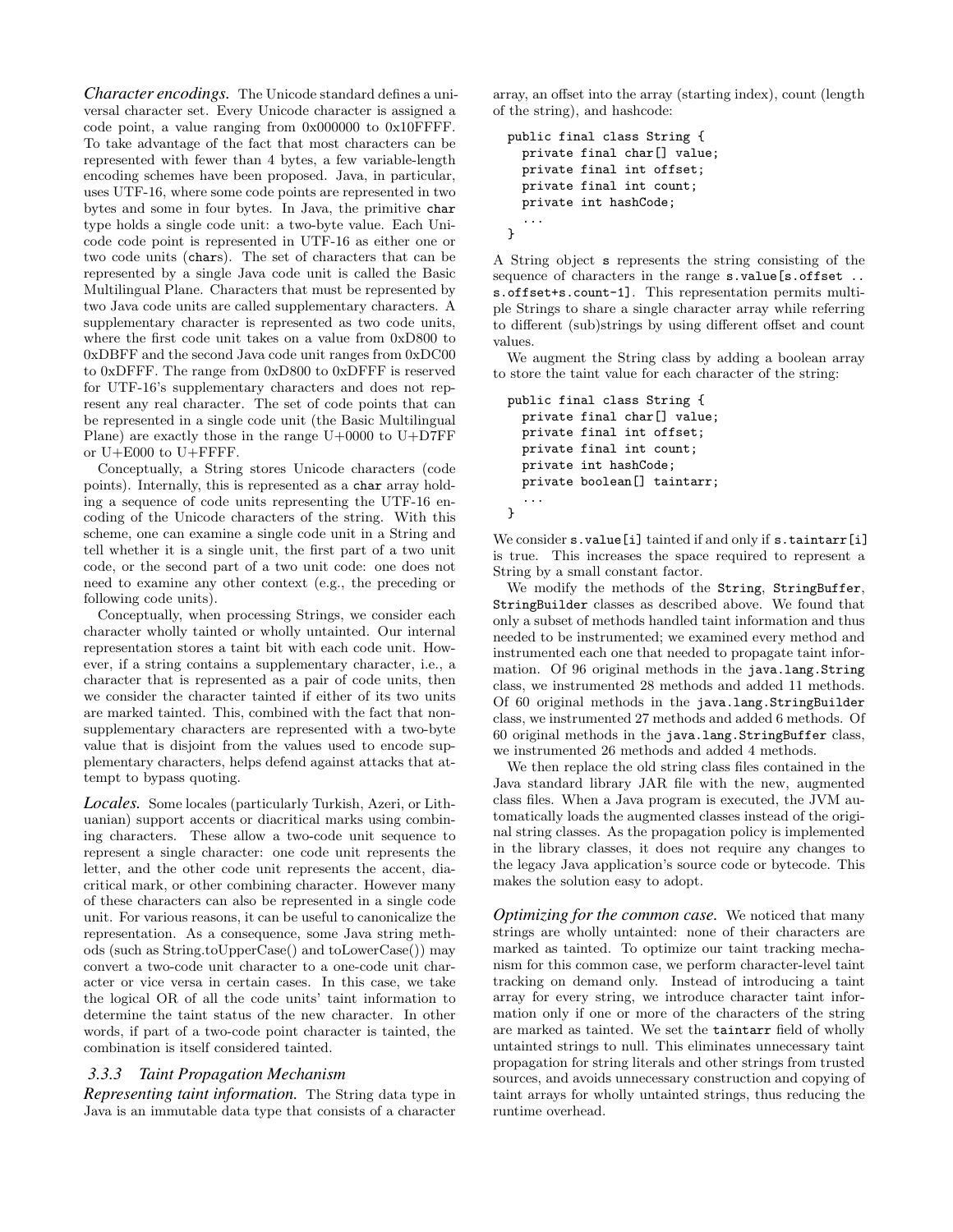This is an advantage of our method over other methods that use shadow memory for every character [12]. This optimization is made possible because Java strings are represented by a dedicated String class, which serves as an abstract data type that we can easily instrument. It might be more difficult to apply this kind of optimization in a language like C.

# 3.4 Discussion

With our technique, it is possible to lose taint information in a few subtle ways, which can lead to a failure to detect some attacks.

We do not track taint information associated with the Java char, char[], or other primitive types. If the web application developer takes a tainted string from the HTTP request and extracts its character information (through, e.g., getBytes(), getChars(), toCharArray(), codePointAt(), charAt(), etc.) and then performs text processing on these primitive chars, then taint information is lost. We hypothesize that this is a rare occurrence if the developer is not adversarial. One way to evaluate this hypothesis might be to log when a tainted character is extracted from a string using one of these methods, to measure how frequently this scenario occurs in practice. Our prototype currently logs these cases, but we have not yet performed any experiments to test this hypothesis.

There is one case where taint information can be lost due to an inability to taint a character buffer from the Servlet framework. In the implementation of the javax.servlet. http.HttpServletRequest interface, the getReader() method returns an object of type CoyoteReader which allows for access to the raw request body data in the form of either a String or character array. If returned as a String, taint can be tracked. However, if it is accessed as a character array, taint information is lost. We hypothesize that the latter case would usually occur only for opaque handling of binary data (e.g., file uploads) that is unlikely to participate in command injection attacks. We do not expect applications to use getReader() to obtain form parameters, as that data is more naturally and easily accessed via the getParameter() method.

Another way to lose taint information is if we fail to propagate taint or miss a taint source. Outside of methods in the StringBuffer and StringBuilder classes, a few String methods create objects from other classes. The String.format() method creates an object of type java.util.Formatter. This method constructs a string from arguments given in the printf() style. For this, the format() in the formatter class also needs to be augmented to track taint across any %s style strings. Likewise, a few methods call other methods in the java.util.regex.Pattern and java.util.regex.Matcher classes. We have yet to instrument these additional classes.

As mentioned earlier, it is also possible to lose taint information through serialization. Finally, like other approaches, we do not attempt to track implicit data flow.

## 4. IMPLEMENTATION

Our taint tracking system was implemented using the 32 bit IBM JDK  $6<sup>1</sup>$  We experimented with other JDKs, including Sun's OpenJDK 6 and IBM JDK 5. However, both of these JDKs presented problems when trying to augment the string classes. We suspect that they require a predetermined size for the string class files, so changes to these classes broke the JVM.

To support web applications, we instrumented Tomcat Servlet Container 6, which follows the Servlet 2.5 specification.<sup>2</sup>

To ensure that our implementation correctly implements the taint propagation policy described in Section 3.3, we wrote over 135 unit tests and used them to validate our implementation.

# 5. EXPERIMENTAL RESULTS

Our web application server was run on a 2.40GHz Intel Pentium 4 / 1 GB RAM machine. The clients were run on 4 Dual-Core AMD Opteron Processor 2214 machines.

To test our system, we used the JForum web application, a Java-based discussion board. We believe this to be an appropriate web application for our preliminary experiments as it allows us to create a range of request types: basic GET requests, basic POSTs of varying length, and GETs and POSTs that require varying amounts of additional text processing (due to handling URL links, emoticons, images, etc.). We examine and compare the request throughput of the program under various conditions. We limit our focus to overhead created by source tainting and taint propagation.

For measurement purposes, we examined the roundtrip time of making the request, processing the request on the server, and receiving the response. With less than 100 KB per response (and much smaller requests), 100+ Mbps connections, and measured response times on the order of several milliseconds, the network effect can be considered negligible compared to the server-side computation.

In Figure 1 we show the throughput as the size of the tainted data in the POST is increased in both the instrumented and the uninstrumented versions of Tomcat. As predicted, the overall throughput decreases as the POST increases. More importantly, we also see that there is very little difference between the throughput for JForum with and without taint tracking.

In Figure 2, we examined the throughput for 1) the uninstrumented program, 2) the instrumented program with the on-demand character-level taint tracking optimization, and 3) the naïve character-level taint tracking for different types of requests: basic GET requests, GET requests with additional text processing, basic POSTs, and POSTs with additional text processing. These experiments were run five times with 1000 requests each, averaging the latter four hot-cache runs. As expected, the optimized taint tracking method performs slightly better than naïve taint tracking, and the uninstrumented version performs just slightly better than the optimized taint tracking. In fact, in most cases the runtime overhead of the optimized version is less than 5% (see Table 1).

 $1$ One thing to note about the IBM JDK is that it structures its library class files differently from those of the Sun JDK. While Sun stores all of its class files in a JAR file called

rt.jar, IBM breaks the library class files down into separate JAR files. The relevant string library class files are located in vm.jar.

<sup>&</sup>lt;sup>2</sup>Due to a bug in Tomcat 6, it can only be built with Java 1.5. Because the instrumentation could not be done with Java 1.5, we partially built under 1.5 (Part 1 "ant download"), and then completed the build with 1.6 after that point (Part 2 "ant"). Feel free to contact the authors for more information about this workaround.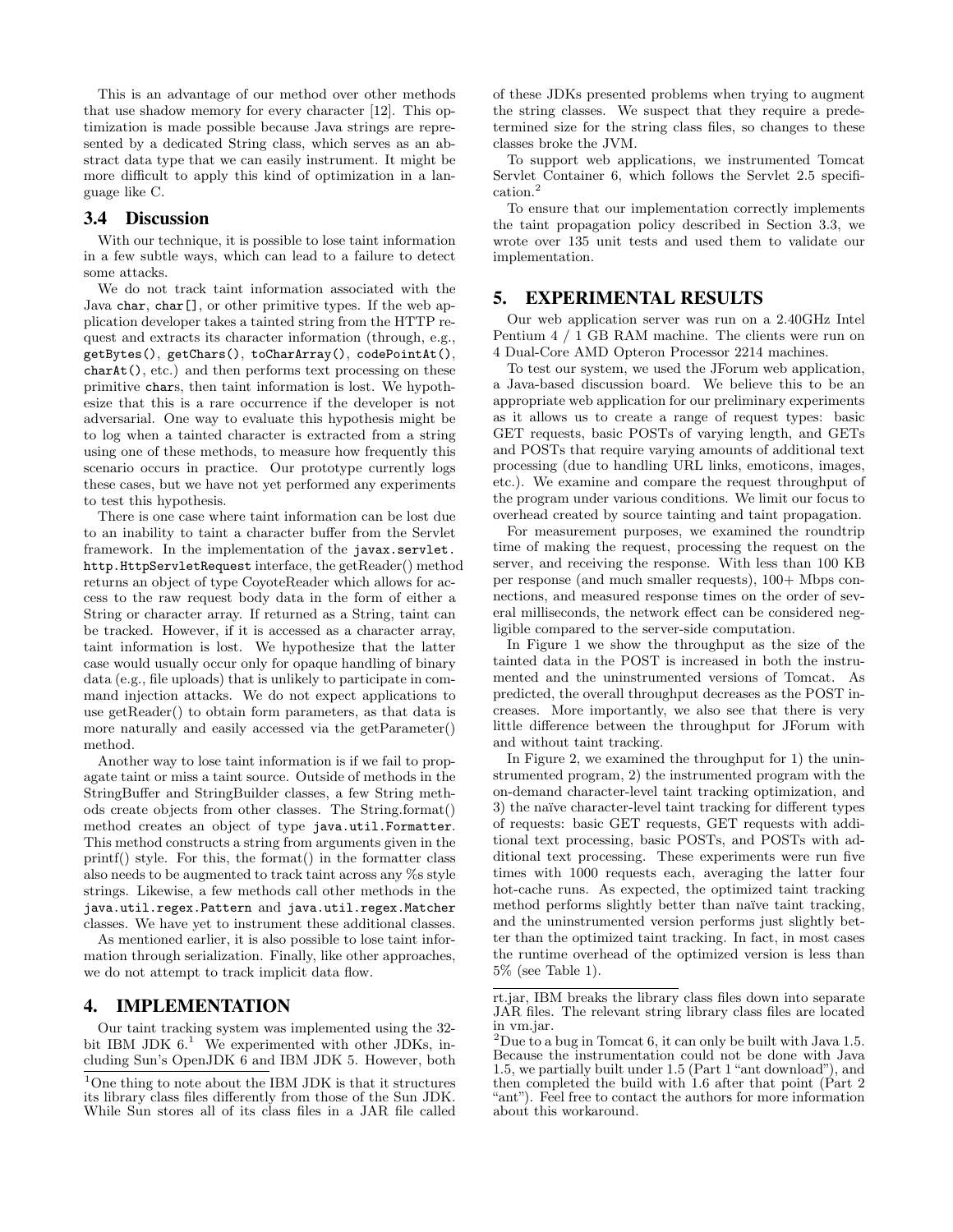

Figure 1: Even as the length of the JForum text increases, there is very little difference between the throughput for JForum with and without taint tracking.

Table 1: Measured Overhead

| Request Type               | w / Opt  | $w$ /0 Opt |
|----------------------------|----------|------------|
| Basic GET                  | $0.11\%$ | 2.11\%     |
| $GET w / Add'l$ Formatting | 14.91%   | 14.54%     |
| Basic POST                 | 4.81%    | 8.28%      |
| POST w/ Add'l Formatting   | 1.45%    | 2.20%      |

There are a few limitations of our analysis. In our overhead experiments, the HTTP requests were sent sequentially and therefore may not have driven the server to its maximum serving capacity. Additionally, our workload was artificially created, and therefore it does not test the system under a real mix of HTTP request types and lengths. By individually examining GETs and POSTs separately, we attempt to determine the runtime overhead of the program at the two ends of the spectrum.

Due to our decision to leave the choice of the sink checking technique to the user, we could not perform an analysis of the rate of false positives and negatives. However, we expect to see similar results to results seen in other character-level taint tracking implementations. The work of Halfond et al. [6] as well as Sekar [10] both achieve a false positive rate of 0%.

Our preliminary experiments indicate that character-level taint tracking can be performed efficiently with a runtime overhead ranging from 0–15%. While this is only one application tested on artificial workloads, we show that our approach is a promising step towards efficient taint tracking.

### 6. OPEN PROBLEMS

There are many open problems with regard to potential applications to taint tracking in web services. Many programs are starting to integrate multiple programming languages. An interesting area to examine is taint tracking



Figure 2: Throughput for different types of requests to JForum without taint tracking, with optimized taint tracking, and with unoptimized taint tracking

across different languages. Another open problem is considering how to track taint across a database. The current focus is to perform taint checking before input enters the database. Instead, to check for persistent XSS attacks, we can consider tracking taint across the database. Finally, many systems examine XSS attacks from the server-side. The problem with this is that different browsers might interpret the HTML differently. One solution would be to specify taint status to the browser through the HTML. Conversely, another approach may be to examine XSS attacks from the server-side using the tainted data to predict where potential attacks may exist.

# 7. RELATED WORK

Our work is inspired by seminal work on fine-grained taint analysis in other languages, including PHP, C, and Java.

*PHP.* Nguyen-Tuong et al. show how to provide characterlevel taint tracking for PHP web applications by augmenting the PHP interpreter [8]. Their implementation achieves a performance overhead of less than 10%. Pietraszek and Berghe present a similar character-level taint tracker for PHP, and use it to prevent SQL injection [9]. The runtime overhead of their scheme is 2–17%, depending upon the application. Futoransky et al. present GRASP, an augmented PHP interpreter that also does character-level taint tracking and achieves a 30–100% overhead [3].

*C.* Several researchers have studied byte-level taint tracking of C programs. Xu et al. use source-to-source transformations to track the taint status of every byte of memory [12]. By applying their transformation to the source code of the PHP interpreter, they also show how to protect PHP web applications from a number of vulnerabilities. They do not measure the performance overhead in this scenario, but overheads for other applications range from 3–100%. Lam and Chiueh present a general framework which can be used for byte-level taint tracking, among other things [7]; they ob